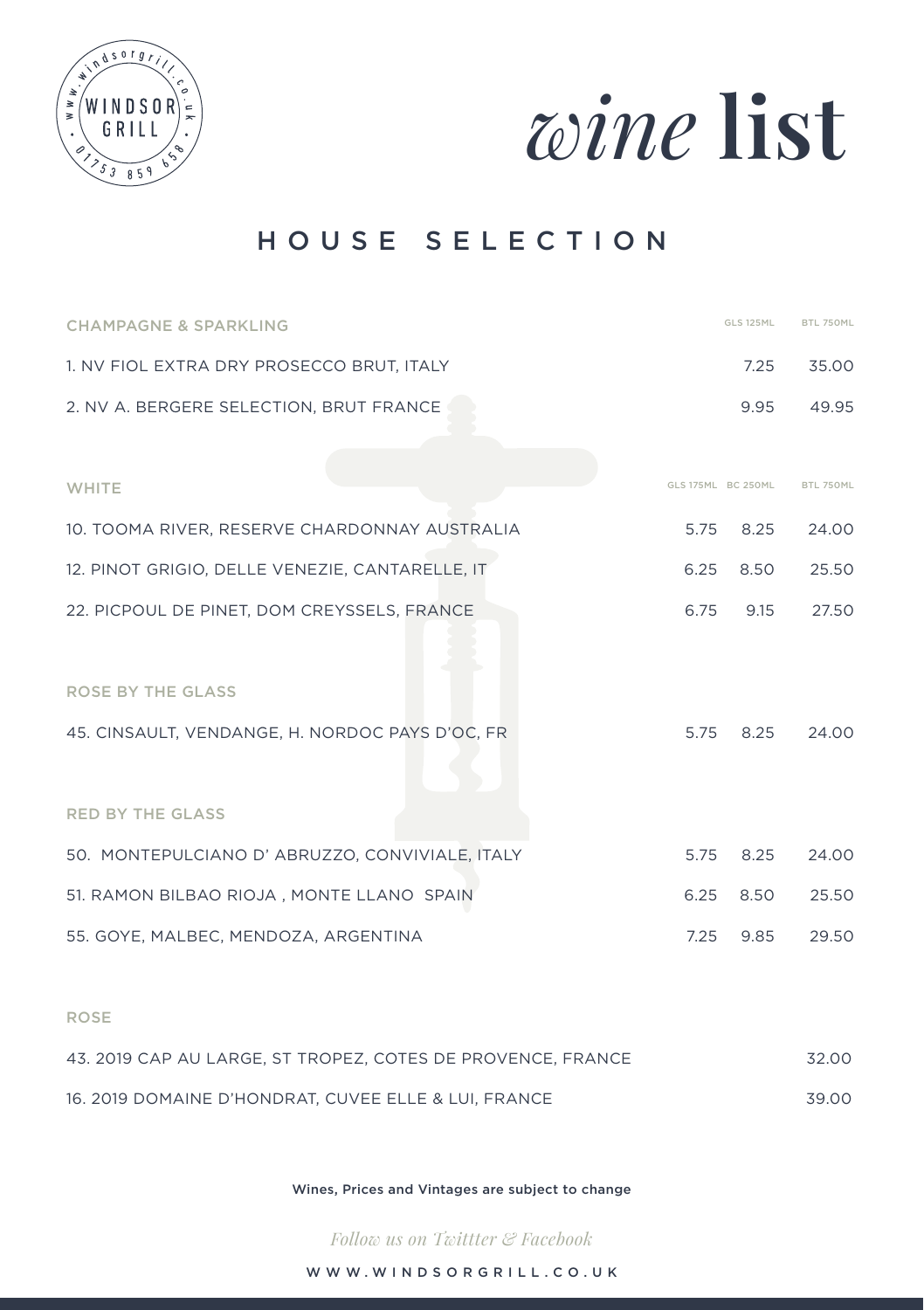#### WHITE

| 13. 2020 FALSE BAY. CHENIN BLANC. SOUTH AFRICA                        | 23.00  |
|-----------------------------------------------------------------------|--------|
| 19, 2018 COTES DU RHONE, ENFANT TERRIBLE, L CHUSCLAN, FRANCE          | 31.00  |
| 20, 2020 THE CLOUD FACTORY, SAUVIGNON BLANC, MARLBOROUGH, NZ          | 30.00  |
| 33, 2019 JORDAN UN-WOODED CHARDONNAY, STELLENBOSCH, SOUTH AFRICA      | 38.00  |
| 21. 2019 GAVI DEL COMUNE DI GAVI, NOUO QUADRO, ITALY                  | 36.00  |
| 25, 2019 ALBARINO, TERRES GAUDA, RIAS BAIXAS, SPAIN                   | 38.00  |
| 14. 2018 CHABLIS, VAUROUX, FRANCE                                     | 42.00  |
| 24. 2019 SANCERRE. DOUCET. LES PLESSIS SURY-EN-VAUX. FRANCE           | 49.00  |
| 17. 2017 SAINT VERAN, DOMAINE PAQUET, FRANCE                          | 46.00  |
| 26, 2016 THE FMC, CHENIN BLANC, KEN FORRESTER, SOUTH AFRICA           | 90.00  |
| 40. 2018 PULIGNY MONTRACHET. 1ER CRU, LES PERRIERES, JL CHAVY. FRANCE | 160.00 |

#### RED

| 52. 2016 MONTELPULCIANO, BIFERNO ROSSO, PALLANDINO, ITALY        | 27.00               |
|------------------------------------------------------------------|---------------------|
| 68. 2019 LE FOU, PINOT NOIR, PAYS D'OC, FRANCE                   | 25.50               |
| 48. 2019 PRIMITIVO, MASSERIA DEL PILONE, ITALY                   | 31.00               |
| 61. 2019 VOLCANES, CABERNET SAUVIGNON RESERVA, CHILE             | 31.00               |
| 60. 2018 CAHORS MALBEC, CEDRE HERITAGE, FRANCE                   | 32.00               |
| 70. 2016 COTES DE RHONE, E GUIGAL, FRANCE                        | 33.00               |
| 57, 2009 PATA NEGRA, GRAND RESERVA, VANDEPENAS, SPAIN            | 32.00               |
| 63. 2016 FORT SIMON ESTATE, MERLOT, STELLENBOSCH, SA             | 35.00               |
| 65. 2018 BROUILLY, CRET DES GARANCHES, FRANCE                    | 35.00               |
| 69, 2018 THE CLOUD FACTORY, PINOT NOIR, MARLBOROUGH, NZ          | 35.50               |
| 71. 2015 RAMON BILBAO, RIOJA RESERVA, SPAIN                      | 42.00               |
| 54. 2019 CORBIERES, MARIE ANTOINETTE, AUBERT & MATHIEU, FRANCE   | 38.00               |
| 59. 2017 GAUCHEZCO RESERVA, MALBEC, MENDOZA, ARGENTINA           | 42.00               |
|                                                                  | (2016) MAGNUM 84.00 |
| 66. 2018 RIPASSO, REGOLO, VALPOLICELLA, SARTORI, ITALY           | 44.00               |
| 58. 2016 FORT SIMON ESTATE, PINOTAGE, STELLENBOSCH, SOUTH AFRICA | 44.00               |
| 78. 2017 CHOCOLATE BOX, SHIRAZ, ROCLAND ESTATE, AUSTRALIA        | 46.00               |
| 80. 2012 RAMON BILBAO, RIOJA GRAND RESERVA, SPAIN                | 58.00               |
| 78. 2018 GIGONDAS, E. GUIGAL, FRANCE                             | 65.00               |
| 73. 2014 CHÂTEAUNEUF DE PAPE, CHRISTOPHE MESTRE, FRANCE          | 66.00               |
| 62. 2013 GAUCHEZCO, ORO, MALBEC, ARGENTINA                       | 70.00               |
| (PROBABLY THE BEST MALBEC I HAVE EVER TASTED)                    |                     |
| 32. 2017 BAROLO, SORANO, ASCHERI, DOCG, ITALY                    | 80.00               |
| 72. 2013 AMARONE, DELLA VALPOLICELLA, CORTE BRA, ITALY           | 90.00               |

Wines, Prices and Vintages are subject to change

*Follow us on Twittter & Facebook*